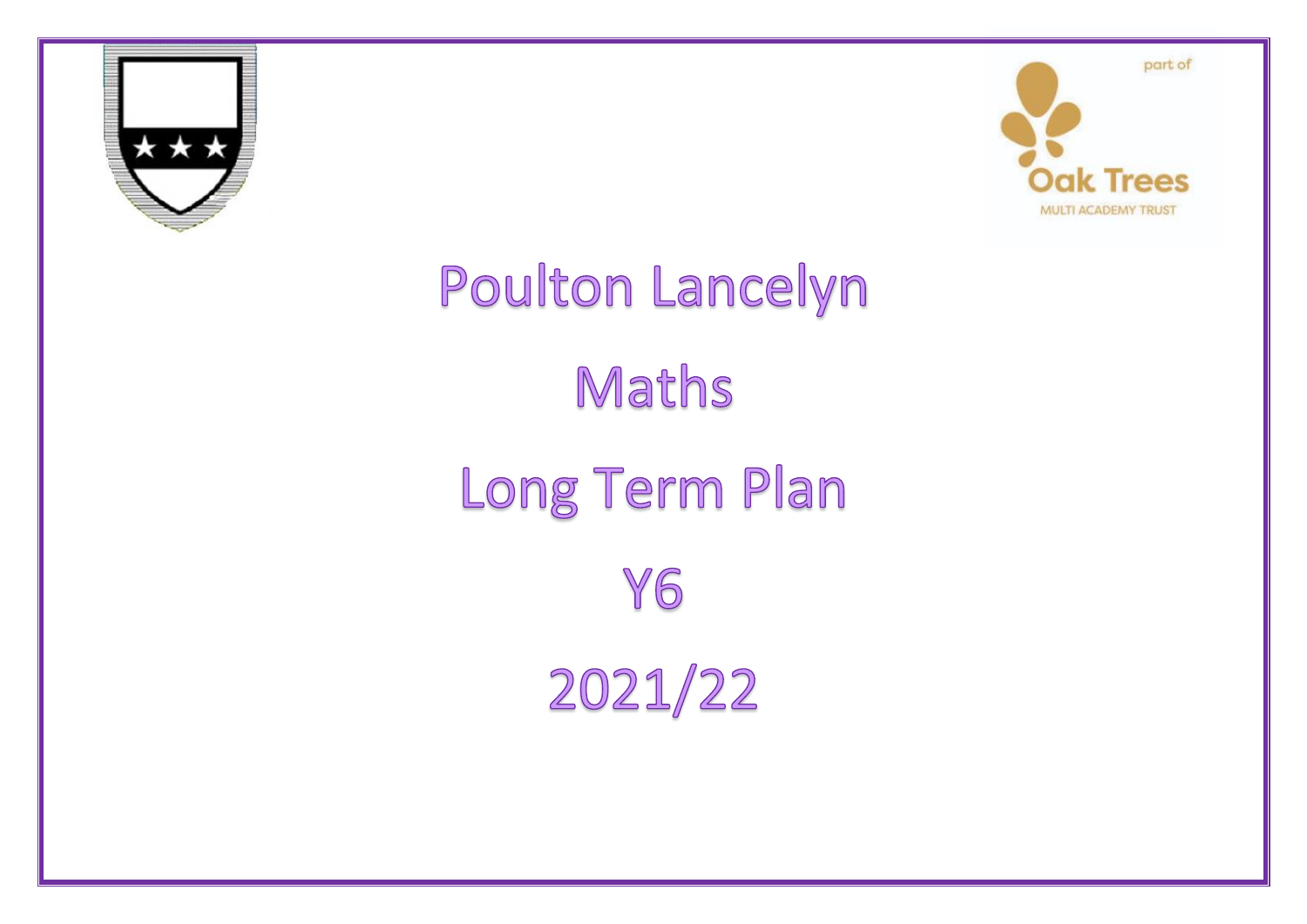|                  | W1                                                                                                                                          | W2 - Number                                                                                                                                   | W3 - Number                                                                                                                                                                                                                                                                                               | W4 - Operation                                                                                                                                                 | W5 and 6 - Operation                                                                                                                                                                                                                                                            |                                                                                                                                                           | W7 - Operation                                                                                                                                                                                                                                                                                                                                                                                                                                                                                                                  | Week 8 - Factors and<br><b>Multiples</b>                                                                                                                                                |
|------------------|---------------------------------------------------------------------------------------------------------------------------------------------|-----------------------------------------------------------------------------------------------------------------------------------------------|-----------------------------------------------------------------------------------------------------------------------------------------------------------------------------------------------------------------------------------------------------------------------------------------------------------|----------------------------------------------------------------------------------------------------------------------------------------------------------------|---------------------------------------------------------------------------------------------------------------------------------------------------------------------------------------------------------------------------------------------------------------------------------|-----------------------------------------------------------------------------------------------------------------------------------------------------------|---------------------------------------------------------------------------------------------------------------------------------------------------------------------------------------------------------------------------------------------------------------------------------------------------------------------------------------------------------------------------------------------------------------------------------------------------------------------------------------------------------------------------------|-----------------------------------------------------------------------------------------------------------------------------------------------------------------------------------------|
| A1               | 2 day week - times<br>table assessment                                                                                                      | Read, write, order and<br>compare numbers up<br>to 10 000 000 and<br>determine the value<br>of each digit                                     | Use negative<br>numbers in context,<br>and calculate<br>intervals across zero                                                                                                                                                                                                                             | Solve problems<br>involving addition,<br>subtraction,                                                                                                          | Multiply multi-digit numbers up to 4<br>digits by a two-digit whole number using<br>the formal written method of long<br>multiplication<br>Multiply one-digit numbers with up to<br>two decimal places by whole numbers                                                         |                                                                                                                                                           | Divide numbers up to 4 digits by a two-digit<br>number using the formal written method of<br>short division where appropriate,<br>interpreting remainders according to the<br>context<br>Divide numbers up to 4 digits by a two-digit<br>whole number using the formal written<br>method of long division, and interpret<br>remainders as whole number remainders,<br>fractions, or by rounding, as appropriate for<br>the context<br>Use written division methods in cases<br>where the answer has up to two decimal<br>places | Identify common factors,<br>common multiples and<br>prime numbers<br>Use their knowledge of<br>the order of operations to<br>carry out calculations<br>involving the four<br>operations |
|                  | W1 - Operation                                                                                                                              | W2 - Geometry                                                                                                                                 | W3 and 4 - Fractions                                                                                                                                                                                                                                                                                      |                                                                                                                                                                | W5 - Fractions                                                                                                                                                                                                                                                                  | W6-Geometry                                                                                                                                               | W7 - Statistics                                                                                                                                                                                                                                                                                                                                                                                                                                                                                                                 |                                                                                                                                                                                         |
| A2               | Calc<br>Solve problems<br>involving addition,<br>subtraction,                                                                               | Draw 2-D shapes<br>using given<br>dimensions and<br>angles<br>Recognise, describe<br>and build simple 3-D<br>shapes, including<br>making nets | Use common factors to simplify fractions; use<br>common multiples to express fractions in the<br>same denomination<br>Compare and order fractions, including fractions<br>>1<br>Add and subtract fractions with different<br>denominators and mixed numbers, using the<br>concept of equivalent fractions |                                                                                                                                                                | Associate a fraction<br>with division and<br>calculate decimal<br>fraction equivalents<br>[for example, 0.375]<br>for a simple fraction<br>[for example, 3/8]                                                                                                                   | Illustrate and<br>name parts of<br>circles, including<br>radius, diameter<br>and<br>circumference<br>and know that<br>the diameter is<br>twice the radius | Interpret and construct pie charts and line<br>graphs and use these to solve problems                                                                                                                                                                                                                                                                                                                                                                                                                                           |                                                                                                                                                                                         |
|                  | W1 - Geometry                                                                                                                               | W2 - Number                                                                                                                                   | W3 - Geometry                                                                                                                                                                                                                                                                                             | W4 - Measure                                                                                                                                                   | W5 - Fractions                                                                                                                                                                                                                                                                  | W6 - Operations                                                                                                                                           |                                                                                                                                                                                                                                                                                                                                                                                                                                                                                                                                 |                                                                                                                                                                                         |
| Sp1              | Describe positions on<br>the full coordinate<br>grid (all four<br>quadrants)                                                                | Use negative numbers<br>in context, and<br>calculate intervals<br>across zero                                                                 | Draw and translate<br>simple shapes on the<br>coordinate plane, and<br>reflect them in the<br>axes                                                                                                                                                                                                        | Recognise that shapes<br>with the same areas<br>can have different<br>perimeters and vice<br>versa<br>Calculate the area of<br>parallelograms and<br>triangles | Multiply simple pairs<br>of proper fractions,<br>writing the answer in<br>its simplest form [for<br>example,<br>$1/4 \times 1/2 = 1/8$<br>Divide proper<br>fractions by whole<br>numbers [for<br>example, $1/3 \div 2 = 6$ )<br><b>Multiplying fractions</b><br>by whole number | Problem solving                                                                                                                                           |                                                                                                                                                                                                                                                                                                                                                                                                                                                                                                                                 |                                                                                                                                                                                         |
|                  | W1 - Geometry                                                                                                                               | W <sub>2</sub> - Fractions                                                                                                                    | W3 - Ratio                                                                                                                                                                                                                                                                                                | W4 - Ratio                                                                                                                                                     | W5 - Measure                                                                                                                                                                                                                                                                    |                                                                                                                                                           |                                                                                                                                                                                                                                                                                                                                                                                                                                                                                                                                 |                                                                                                                                                                                         |
| Sp <sub>2a</sub> | Recognise angles<br>where they meet at a<br>point, are on a<br>straight line, or are<br>vertically opposite,<br>and find missing<br>angles. | Recall and use<br>equivalences between<br>simple fractions,<br>decimals and<br>percentages, including<br>in different contexts.               | Solve problems<br>involving similar<br>shapes where the<br>scale factor is known<br>or can be found                                                                                                                                                                                                       | Solve problems<br>involving unequal<br>sharing and grouping<br>using knowledge of<br>fractions and multiples.                                                  | Recognise when it is<br>possible to use<br>formulae for area<br>and volume of<br>shapes                                                                                                                                                                                         |                                                                                                                                                           |                                                                                                                                                                                                                                                                                                                                                                                                                                                                                                                                 |                                                                                                                                                                                         |